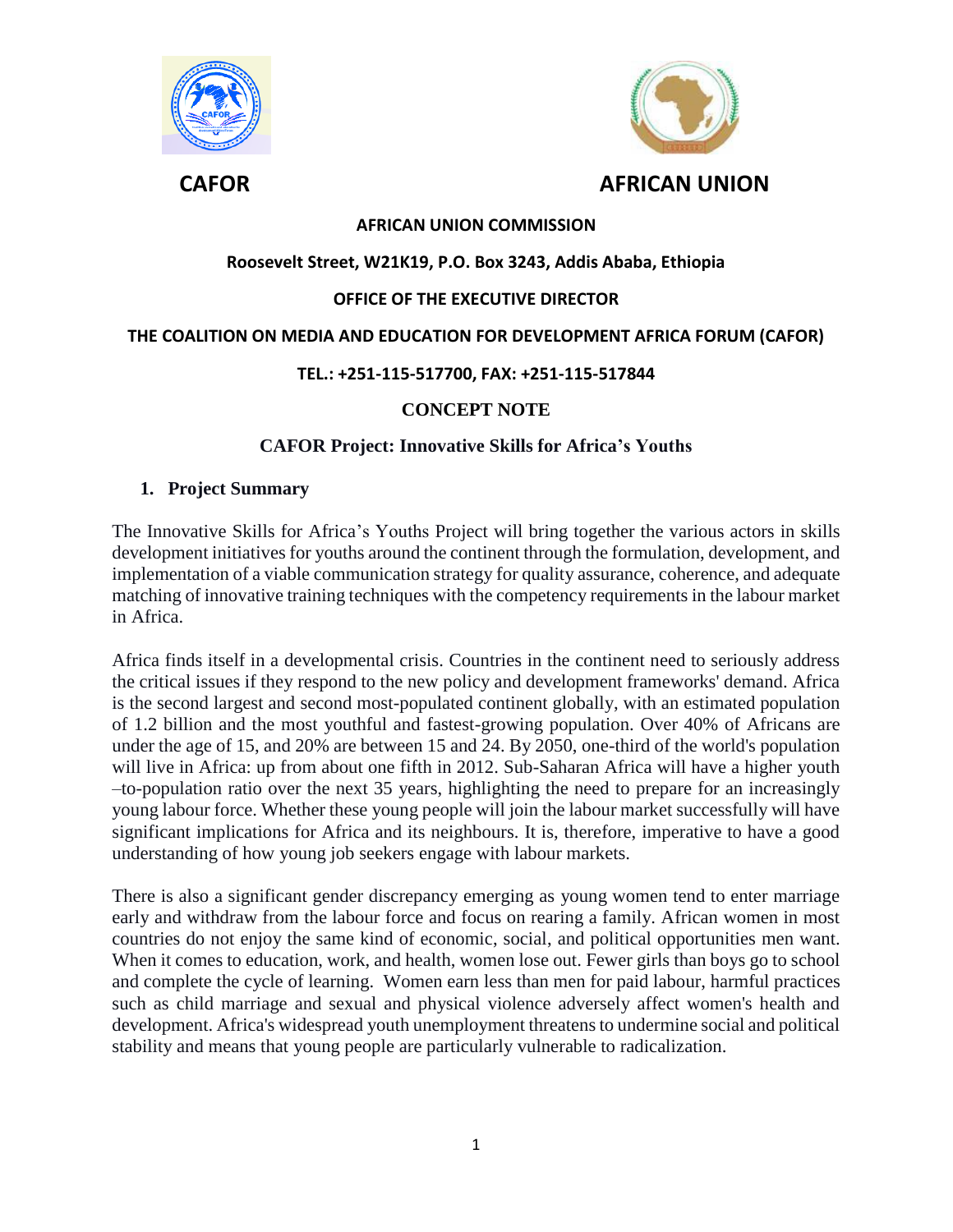Africa has vast, untapped economic potential, but young people struggle to gain employment opportunities - 60% of the unemployed are younger than 25 - with women being the most brutal hit. Limited access to education and the practical training needed to build skills perpetuate the cycle, and the economic prospects propel young Africans to seek a better life elsewhere. This phenomenon, in turn, further damages the local economy as significantly less developed nations are steadily being drained of their workforce.

# 2. **Problem Relevance**

Africa is currently pursuing a transformation agenda under the recognition of the African Union's vision of "an integrated, prosperous and peaceful Africa, driven by its citizens and representing a dynamic force in the global arena". It is, therefore, evident that success will be elusive unless we purposefully harness the potential of the continent's young people. As African leaders give credence to this view, they have identified youth development with science, technology, and innovation as the main pillars of Agenda 2063. Innovation in Africa is not a new concept. Human survival requires constant change and adaptation. For most Africans, innovation is a necessity, enabling them to navigate the daily precariousness of life. With African fortunes and prospects looking up and the continent making strides to achieve its transformation agenda, there is an urgent need to introduce or intensify the use of science and technology in traditional innovation. There is also the overarching question of how innovations in science and technology can be used to build on the momentum of economic growth in Africa and to elicit ideas on how a technology change can harness the potential of African youth to advance the African development agenda and to stem steadily rising youth unemployment rates.

African youth want to work, but they need the education, information, skills training, and opportunities necessary to get a good job. Many in Africa believe that it is now time to break away entirely from the past, look at situations from a different perspective and in a new vision, and indeed in a new world to find permanent solutions to youth employment problems on the continent. African youth want to be taught marketable skills in school and have urged African governments, in many recent forums, to revise educational policies to align with workforce demands. The youth in Africa know and feel that merely graduating from school does not guarantee jobs. African youth would like to see educational programmes revamped to better equip them with the knowledge and skills they will need to compete in the workforce. Young people have recently been talking about getting support in making career choices. They have emphasized the need for proper mentorship programmes, counselling, and career guidance centres to help students and business owners and graduates.

Others are talking about having the right mix of skills for present-day employment. These include creativity, critical thinking, problem-solving, and decision-making. Many agree that should develop such skills through high-quality teaching, reduced drop-out rate, improved access to higher education, quality vocational and technical training, and building bridges between the educational system –both formal and non-formal – and the labour market. We should also consider specialized on-the-job training.

Although the employment landscape in Africa today reveals that the continent's workforce is more educated and employed in a more diverse set of sectors than is commonly perceived, there are difficulties finding workers with appropriate skills and work experience. However, compared to the other issues, these are generally regarded as much lower-ranked obstacles to business growth on the continent. This remedy reflects the more fundamental nature of constraints in finance,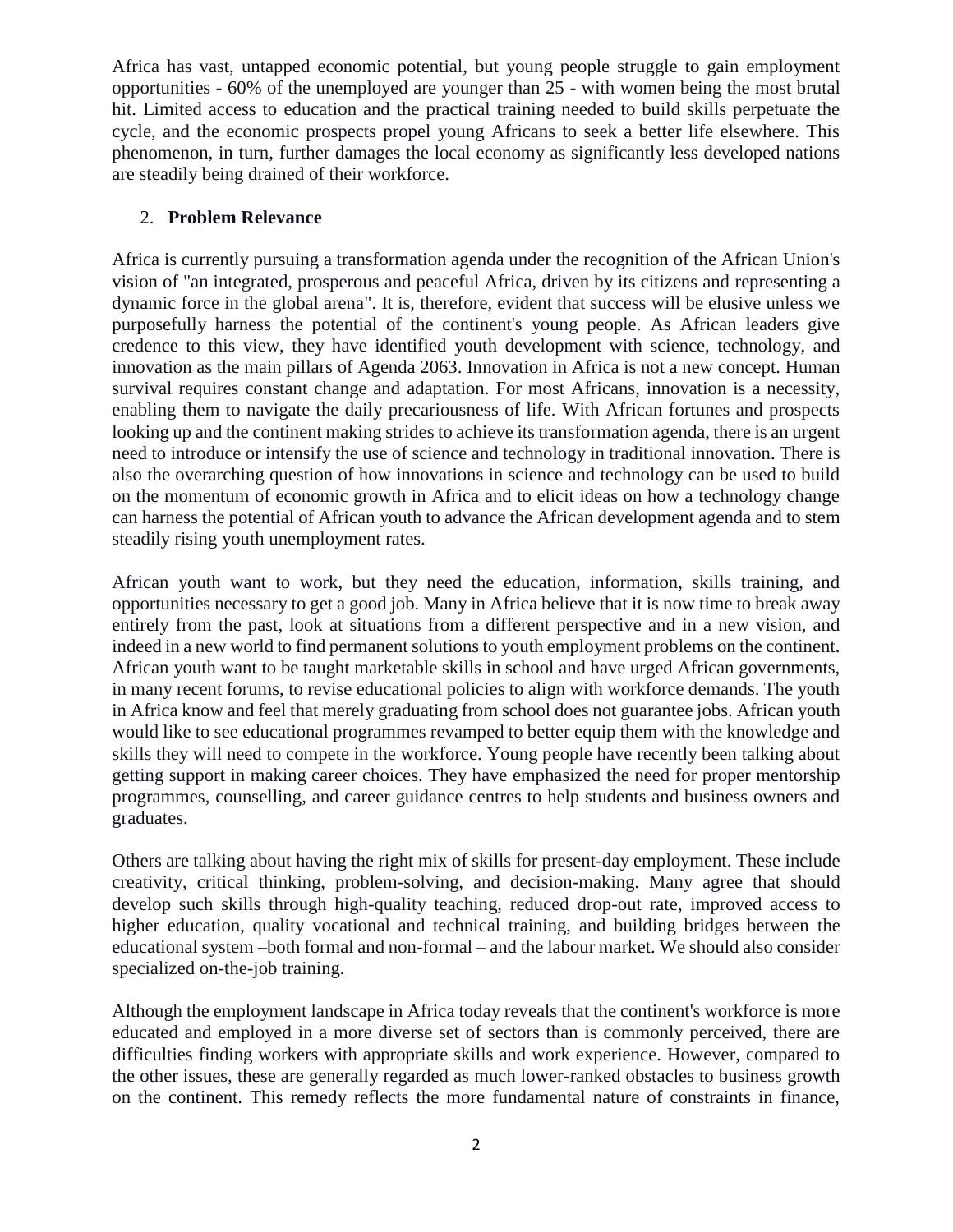infrastructure, and overall macro-economic condition. Companies in Africa have complained about the lack of worker qualifications and skills as sometimes presenting an issue for hiring. Employers cite a lack of technical skills as an obstacle to hiring. In some cases, they have even gone to the extent of pointing out that job applicants commonly lack soft skills such as managing time, being punctual, and communicating effectively.

# **3. Call to Action**

First, if education is to be taken more seriously than ever before in the context of Africa, then there must be a higher emphasis on workforce skills. While we may still not consider worker skills in some quarters to be the most prominent obstacle to job creation in Africa today, there can be no doubt that all countries would benefit from new investment and reforms to raise the educational system's quality. Such investment should be aimed not only at formal primary and secondary education. Significantly more technical and vocational training and a refocusing of tertiary education on engineering, mathematics, science, and other marketable skills are necessary. Africa may also want to review the situation in the non-formal and informal sectors too.

There is no easy solution to boosting job growth in Africa today. Programmes such as worker training or entrepreneurship support, enacted alone, are unlikely to impact significantly. Barriers to job growth are the same factors that dampen Africa's overall economic growth. With targeted reform programmes, African governments can remove these barriers and unleash private sector growth.

CAFOR will identify ten reputable training institutions continent-wide, two in each region from different countries, to design a unique training programme for secondary school graduates on subject matters related to mathematics, science subjects, engineering technology, and other innovations. This programme will comprise heavy information and communication components.

# **(a) Communication to enhance dialogue on innovative skills for Africa's youths.**

CAFOR and its partners on the continent will design specific communication messages for the public to enhance dialogue, boost awareness of the importance of these subjects, change mindsets, ensure the development of a positive attitude towards the sciences, and encourage young Africans in the continent to embrace science, technology, vocational education and training and other entrepreneurship-related disciplines. CAFOR will, through this project, enhance partnerships among the ten selected training institutions.

Through its communication and advocacy programme, CAFOR will also enhance dialogue mechanisms among a selected number of enterprises in the ten selected countries and ensure that these established institutions have been capacitated to support employment-oriented skills development. This training would ensure that access to employment-oriented skills development for young people is improved, with specific measures to address the specific needs or employment opportunities for women, youth, and vulnerable groups, including students from low-income groups, refugees, migrants, internally displaced persons, the disadvantaged and disabled.

These institutions will work in unison and more coherently to present innovativeness in innovative training design and delivery or technology-enabled learning or digitalized skills programmes and financing partnerships. In this regard, they will work together to: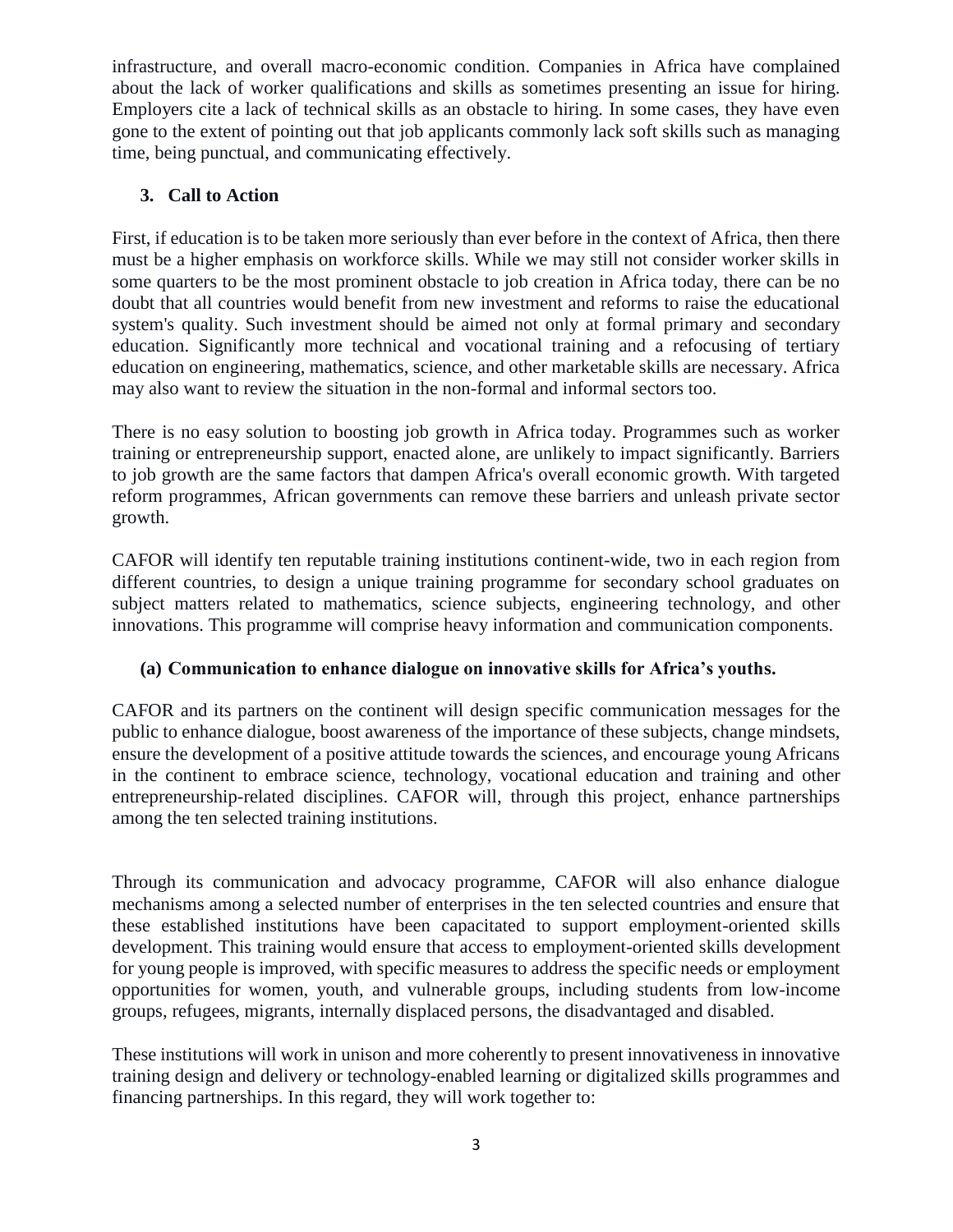- Outline the TVET sector's growth potential in the specific country, training needs, and a viable, sustainable financing strategy.
- Look into the issues of risks and how we will mitigate them and processes to sustain the investment or initiative.

## **(b) Engaging the private sector and other stakeholders**

CAFOR will also engage the private sector from the start through its advocacy and communication programme to ensure that this sector contributes to improving skills development by participating in the design and the delivery of employment-oriented skills development programmes in the ten selected training institutions.

CAFOR will also ensure through its advocacy and communication programme that lessons learned and best practices are disseminated at the national, regional and continental levels.

CAFOR will engage in dialogue with stakeholders and advocate, through its mass-media programmes, for institutions to provide employment-oriented skills development initiatives that are of high quality, relevant to priority growth sectors, financially viable and ready to implement.

CAFOR will also work with governments, the donor community, and youth-led organizations to address issues bordering on this initiative's sustainability and the prospects for regional replicability and upscaling.

CAFOR will also engage with stakeholders and advocate for a positive impact on growth-oriented employment opportunities for youth, women, the disabled, disadvantaged, and vulnerable groups.

CAFOR would like to see that this initiative become showcases and best practice providers of employable skills development for each region on the continent. To this end, CAFOR will consider the following as issues of high importance:

- (a) Fulfilling regional development goals.
- (b) Offering access to skills training for students from the region.
- (c) Drawing on expertise from the area.
- (d) Potential for having one regional centre of excellence in each region.

#### 4. **Sponsorship and Funding:**

CAFOR is seeking sponsorship from partners and multilateral and bilateral agencies, and the private sector to support the management, implementation and monitoring and evaluation of this project in the following ways:

| <b>S. No.</b> | <b>SUMMARY BUDGET</b>                 | Per Annum | Period (Yrs) | <b>Personnel</b><br><b>Deployed</b> | <b>Total</b><br>(USD) |
|---------------|---------------------------------------|-----------|--------------|-------------------------------------|-----------------------|
|               | <b>STAFF COSTS</b>                    |           |              |                                     |                       |
|               | Internal Staff Costs- Full Time Staff |           |              |                                     |                       |
|               | (2 % of total salary costs)           | 68636.63  | 5            |                                     | 343183                |
|               | Field Based Experts Costs -           |           |              |                                     |                       |
|               | Project Period & Work                 | 30000.00  | 5            | 5                                   | 750000                |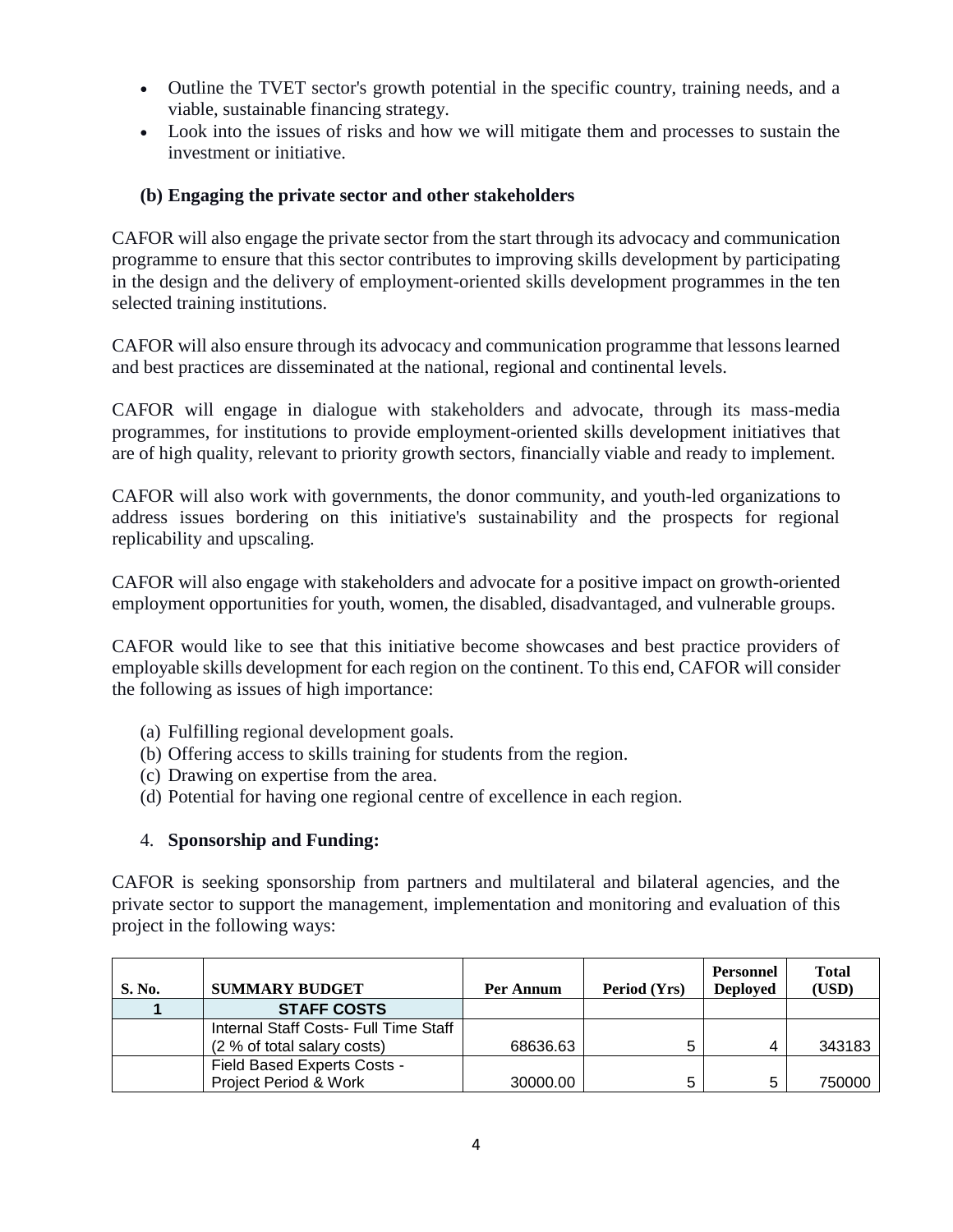|                 | Deploying 2 local field staff per                                 | 500      | 5              | 10               | 300000    |
|-----------------|-------------------------------------------------------------------|----------|----------------|------------------|-----------|
|                 | country<br><b>PROJECT IMPLEMENTATION</b>                          |          |                |                  |           |
| $\overline{2}$  | <b>COSTS</b>                                                      |          |                |                  |           |
|                 | Designing a appropriate training                                  |          |                |                  |           |
|                 | programme                                                         | 25000.00 | 1              |                  | 25000     |
|                 | Deploying training programme by                                   |          |                |                  |           |
|                 | tying up with TVET institutions                                   | 50000.00 | 1              |                  | 50000     |
|                 | Youth TVET Certification                                          | 30000.00 | $\overline{1}$ |                  | 30000     |
|                 | <b>Organising Mass Media</b>                                      |          |                |                  |           |
|                 | Campaings for youth                                               | 30000.00 | 5              |                  | 150000    |
|                 | <b>Engaging Stakeholders-</b>                                     |          |                |                  |           |
|                 | government, youth organisation,                                   |          |                |                  |           |
|                 | etc                                                               | 25000.00 | 5              |                  | 125000    |
| 3               | <b>Other Costs</b>                                                |          |                |                  |           |
|                 | <b>Communication Costs- Monthly</b>                               |          |                |                  |           |
|                 | Mobile Top-Ups, Printouts,                                        |          |                |                  |           |
|                 | Stationery, Shipping, Postage, etc                                |          |                |                  |           |
|                 | (per annum per person)                                            | 3000     | 5              | 9                | 135000    |
|                 | Monitoring, Evaluation Costs & IT                                 |          |                |                  |           |
|                 | Costs in 5 countries                                              | 4000     | 5              | 5                | 100000    |
|                 | <b>Associated Costs (Supplies,</b>                                |          | 5              | 5                |           |
|                 | Equipment Costs, etc)<br><b>Operational Costs - Office Set-up</b> | 50000    |                |                  | 1250000   |
|                 | Costs, Office Equipment, Etc                                      | 40000    | 1              | 5                | 200000    |
|                 | <b>TRAVEL&amp; TRANSPORTATION</b>                                 |          |                |                  |           |
| 4               | <b>COSTS</b>                                                      |          |                |                  |           |
|                 | <b>Travel Insurance</b>                                           | 1350     | 5              | $\boldsymbol{9}$ | 60750     |
|                 | Per Diems per day for internal staff                              | 260      | 5              | 9                | 11700     |
|                 | Per Diems per day for international                               |          |                |                  |           |
|                 | staff                                                             | 200      | 5              | 5                | 5000      |
|                 | Local Travel Costs per month                                      | 1000     | 5              | $\boldsymbol{9}$ | 45000     |
|                 | <b>International Travel Costs</b>                                 | 600      | 5              | 9                | 27000     |
|                 |                                                                   |          |                |                  |           |
| 5               | <b>TOTAL AMOUNT</b>                                               |          |                |                  | 3,607,633 |
|                 | <b>MISCELLANEOUS</b>                                              |          |                |                  |           |
| $6\phantom{1}6$ | <b>EXPENDITURE</b>                                                |          |                |                  |           |
|                 | Calculated at 15% of TOTAL                                        |          |                |                  |           |
|                 | Amount                                                            |          |                |                  | 541,145   |
|                 |                                                                   |          |                |                  |           |
| $\overline{7}$  | <b>GRAND TOTAL</b>                                                |          |                |                  | 4,148,778 |

Sponsors may expect recognition in a few ways:

- (a) Sponsors may be included in a roll of honour, hosted on the CAFOR website [www.cafor.org,](http://www.cafor.org/) with the African Union's recognition.
- (b) Sponsors will be recognized in presentations at conferences and meetings as having supported education in Africa.
- (c) Should a sponsor wish to remain anonymous, this will be respected by CAFOR.

#### **5. Conclusion**

As a growing number of countries move towards achieving universal primary education, they are now developing a pipeline of young people who expect to pursue either further education or